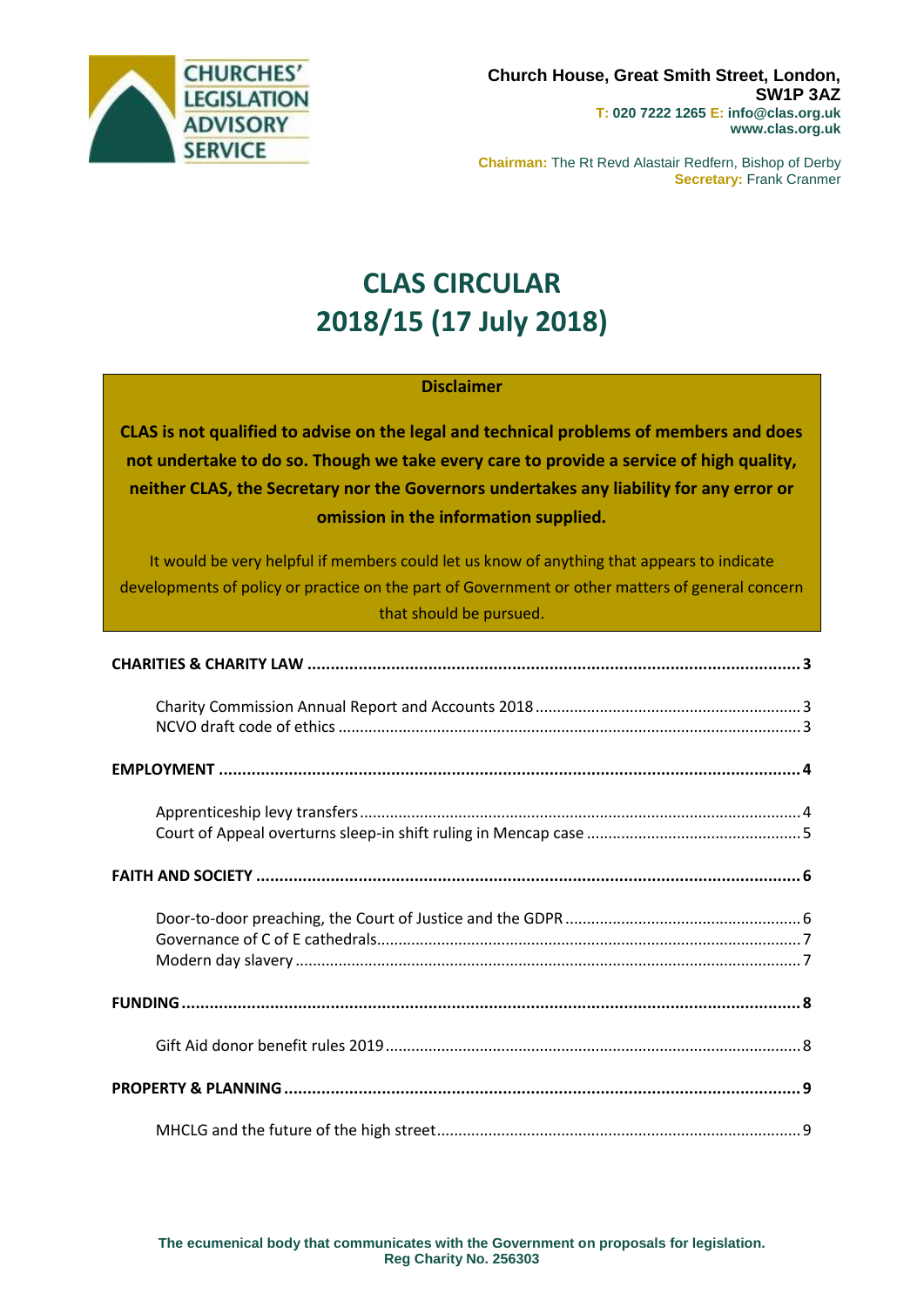| Charity Commission and Department for Education updates on safeguarding10 |
|---------------------------------------------------------------------------|
|                                                                           |
|                                                                           |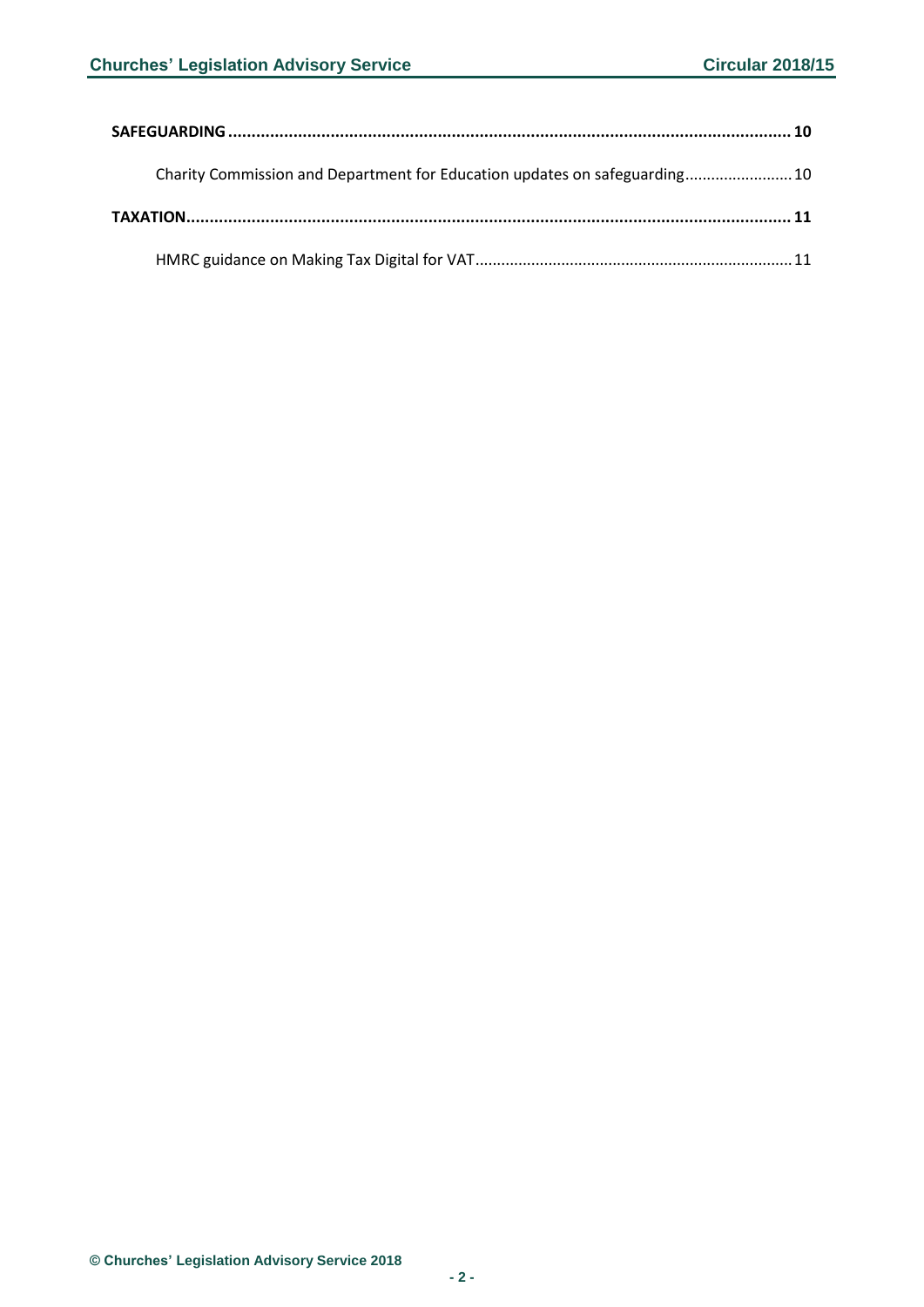### <span id="page-2-0"></span>**CHARITIES & CHARITY LAW**

#### <span id="page-2-1"></span>**Charity Commission Annual Report and Accounts 2018**

**For information**

The Charity Commission has [published its Annual Report and Accounts for 2018.](https://assets.publishing.service.gov.uk/government/uploads/system/uploads/attachment_data/file/724952/CC_Annual-Report-Accounts-2017-18_A4_web.pdf) The report notes that regulatory compliance cases have increased by a third in the year 2017-18 to a total of 2,269. In the Commission's renewed risk framework in 2017 it reconfirmed that its priorities are safeguarding, fraud and financial abuse, terrorism and counter-extremism and other risks to the public trust and confidence. Following recent high-profile abuse cases within the charity sector, of the 2819 serious incident reports received in 2017-2018, 56 per cent related to safeguarding.

The report also notes that the Commission will be publishing its new strategic plan during 2018.

<span id="page-2-2"></span>[Source: *Charity Commission* – 12 July]

#### **NCVO draft code of ethics**

**For information**

Following revelations of abuse in the charity sector, the National Council for Voluntary Organisations has [published](http://files-eu.clickdimensions.com/ncvoorguk-ahxvj/files/charitycodeofethics.pdf?_cldee=cHJlc3NyZWxlYXNlc0Bkb2RzbW9uaXRvcmluZy5jb20%3D&recipientid=contact-a320b98b1d98e411acd8d89d67633e08-dd7b0069ec114aa39ab984be3e7de4de&esid=e4286c16-c57e-e811-816f-e0071b65cec1&urlid=1) a draft code of ethics for the sector, intended to provide an overarching framework within which charities may review their existing policies to identify where changes may be necessary. In the hope that the code of ethics will become the charity sector's equivalent to the Nolan Principles for public office, NCVO is calling upon charities to commit publicly to the code or explain why they have chosen not to.

The code proposes four principles that charities should commit to and uphold in their governance; putting beneficiaries first, integrity, openness and the right to be safe. The code is open for consultation: responses should be made by [e-mail,](mailto:policy@ncvo.org.uk) by **26 September**.

[Source: NCVO – 4 July]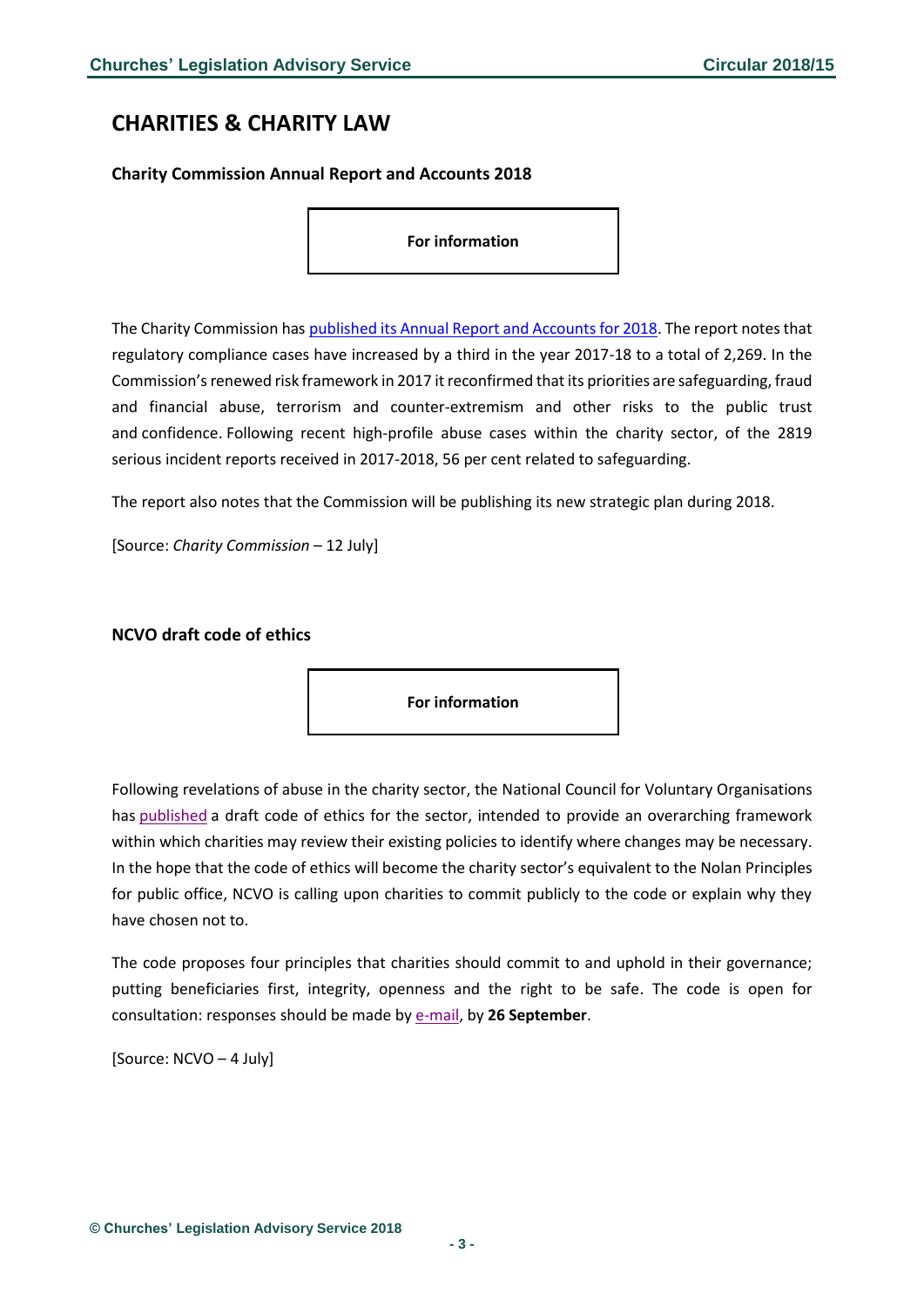### <span id="page-3-0"></span>**EMPLOYMENT**

#### <span id="page-3-1"></span>**Apprenticeship levy transfers**

**For information and possibly for action**

Apprenticeships and Skills Minister Anne Milton recently [announced](http://www.gov.uk/government/news/greater-flexibility-for-apprenticeship-levy-as-transfers-extended) that large employers would soon be able to transfer up to 10% of their apprenticeship levy funds to multiple businesses. Under original proposals, levy-paying employers were to be able to transfer up to 10 per cent of their apprenticeship service funds to one other employer *only*. From July 2018, however, employers will now be able to make transfers of up to 10 per cent of their unspent funds to as many other employers as they choose.

Given that Churches, of their nature, have few "apprenticeships" to offer, this increased flexibility is welcome news. Nevertheless:

- Employers' organisations continue to lobby vigorously for even greater freedom (requests range from 30-50 per cent of the levy being transferrable), as well as greater flexibility in other areas.
- There is continued pressure for a major review of Apprenticeship oversight and funding, including from strong supporters of the programme. That criticism is mainly focused on implementation issues, especially what is felt to be excessive bureaucracy and significant delays in approving new standards and responding effectively to the needs of smaller businesses.
- While the Government has acknowledged that there are difficulties and that the criticisms are being taken seriously, it does not agree that there is a need for radical reform of the implementation process or the funding.
- The Institute for Apprenticeships remains the subject of a good deal of criticism.

The Government has also now responded to a written [question](https://www.parliament.uk/business/publications/written-questions-answers-statements/written-question/Lords/2018-06-28/HL9059) in the House of Lords, making it clear that transfers for levy payers will have to remain *within their maximum 10% transferable allowance*: "this change does not mean that an employer can transfer 10% of their total levy funds to each employer in receipt. The 10% annual transfer allowance represents the maximum total value of funds an employer is able to transfer within a year."

[Source: Department for Education – 26 June]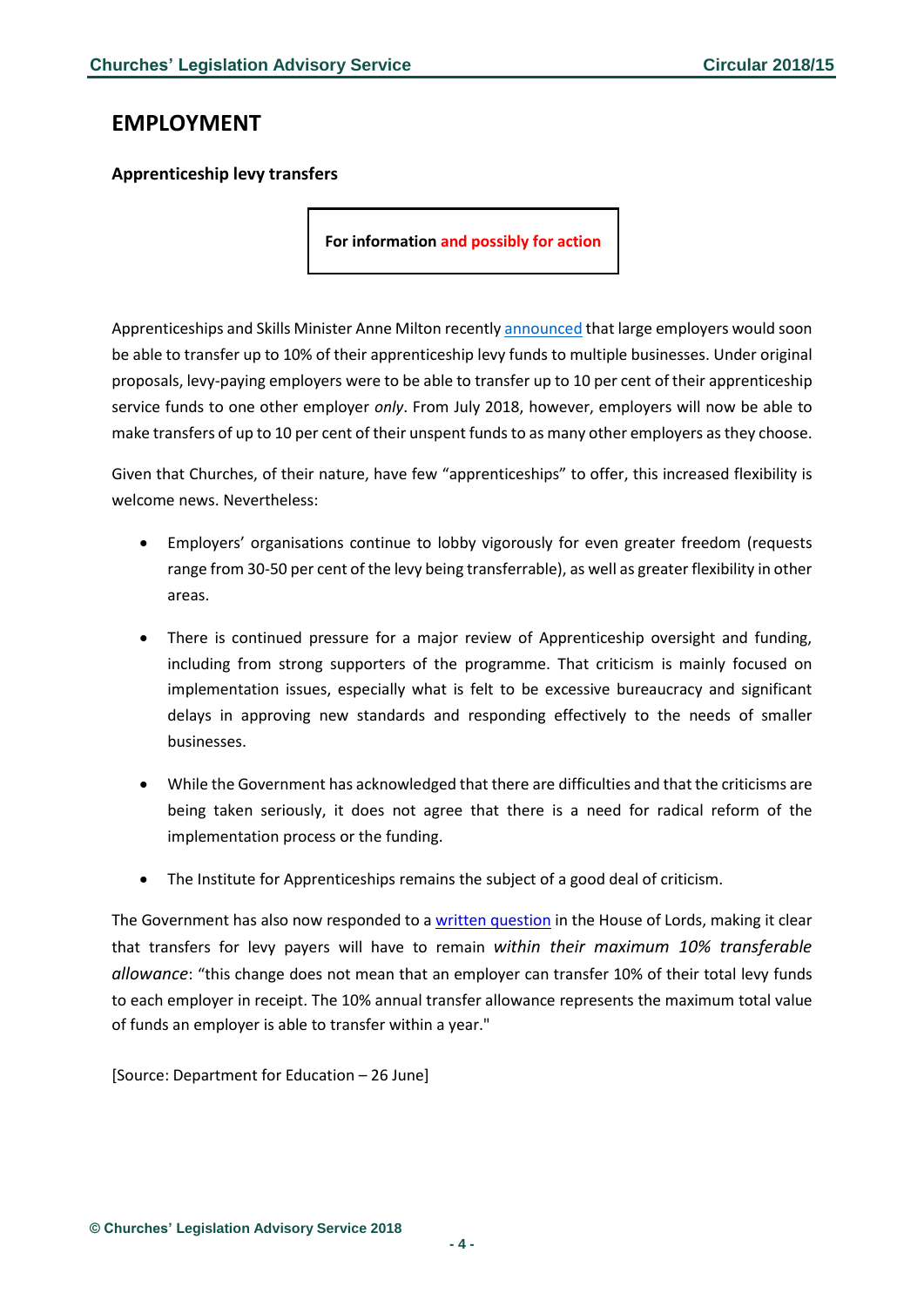#### <span id="page-4-0"></span>**Court of Appeal overturns sleep-in shift ruling in Mencap case**

#### **For information**

The Court of Appeal has reversed an Employment Tribunal judgment on the eligibility for National Minimum Wage payments of staff who are obliged to stay overnight at work.

In a single judgment, the Court held in *Royal Mencap Society v Tomlinson-Blake* [\[2018\] EWCA Civ 1641](http://www.bailii.org/ew/cases/EWCA/Civ/2018/1641.html) that the time spent asleep by "sleepers-in" – workers who are "contractually obliged to spend the night at or near their workplace on the basis that they are expected to sleep for all or most of the period but may be woken if required to undertake some specific activity" [6] – does *not* count for the purposes of the National Minimum Wage Regulations [86].

Ms Tomlinson-Blake, a care support worker employed by Mencap, had claimed that she was entitled to have all the hours she spent "sleeping-in" counted as work-time for the NMW – and the Employment Tribunal and the Employment Appeal Tribunal upheld her claim. The Court of Appeal, however, concluded that that was wrong in law: Ms Tomlinson-Blake "slept by arrangement at her place of work and was provided with suitable facilities for doing so … It follows that she is to be treated as being available for work during those hours and not actually working and that the sleep-in exception applies. *The result is that only those hours during which she was required to be awake for the purpose of working count for NMW purposes*" [93: emphasis added].

In *Shannon v Rampersad*, decided along with *Royal Mencap*, Clifton House residential care home employed Mr Shannon as "on-call night care assistant". He had accommodation in a top-floor flat on the premises and was required to be there from 10 pm until 7 am. He had argued that all the hours between 10 pm and 7 pm should be counted as salaried hours for the purposes of the NMW – and claimed pay arrears of almost £240,000. The Court concluded that it was "impossible on any commonsense approach to describe the Claimant as actually working except when he was called on to assist the night care worker" [98].

But that might not be the end of the story. Ms Tomlinson-Blake was supported by her trade union, Unison, and according to *Civil Society* she is likely to appeal to the Supreme Court.

[Source: BAILII – 13 July]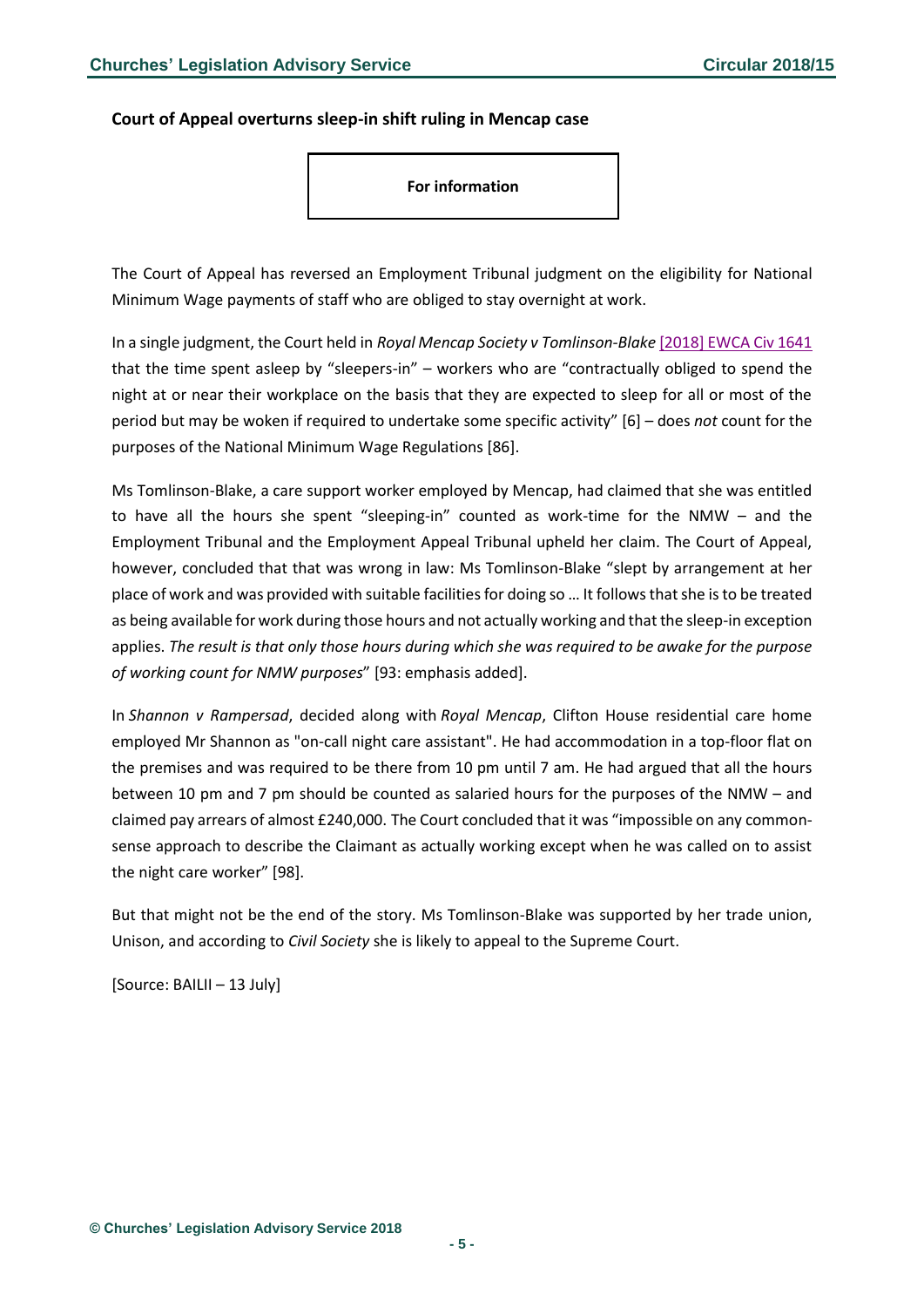# <span id="page-5-0"></span>**FAITH AND SOCIETY**

<span id="page-5-1"></span>**Door-to-door preaching, the Court of Justice and the GDPR**

**For information**

The Court of Justice of the EU has ruled that data collected in the course of door-to-door evangelism comes under the purview of the General Data Protection Regulation. In *Jehovan todistajat* [\[2018\]](http://www.bailii.org/eu/cases/EUECJ/2018/C2517.html)  [EUECJ C-25/17,](http://www.bailii.org/eu/cases/EUECJ/2018/C2517.html) the CJEU held that a religious community such as the Jehovah's Witnesses (JWs) is a data controller, jointly with those of its members who engage in preaching, for processing personal data collected in the course of door-to-door preaching. Consequently, *the processing of personal data carried out in the context of such activities must respect the EU law on the protection of personal data*.

The background is that JWs take notes as an *aide-mémoire* during their door-to-door preaching about visits they make to persons who are unknown to themselves or to the wider JW community. The data collected may include names and addresses of persons contacted and information about their religious beliefs and family circumstances. The data may be retrieved for any subsequent visit *without the knowledge or consent of the persons concerned*. After the Finnish Data Protection Supervisor prohibited the JWs from collecting or processing personal data in the course of door-to-door preaching unless they observed the domestic legislation on processing of personal data, the JWs challenged the decision; and the Finnish Supreme Administrative Court sought a preliminary ruling on the matter from the CJEU. The CLEU held that door-to-door preaching by the JWs was not covered by the exceptions laid down by EU law on the protection of personal data. The fact that door-to-door preaching was protected by the fundamental right of freedom of conscience and religion in Article 10(1) of the EU Charter of Fundamental Rights *did not trump the GDPR*.

The Court concluded that, for the purposes of EU law on the protection of personal data, *a religious community is a controller, jointly with its members who engage in preaching, of the processing of personal data carried out by the latter in the context of door-to-door preaching* organised, coordinated and encouraged by that community, without it being necessary that the community has access to that data or to establish that the community has given its members written guidelines or instructions in relation to processing that data.

**Comment**: Not many Churches engage in door-to-door evangelism nowadays: *however*, it is not inconceivable that the ruling might also apply such things as information collected in the course of regular door-to-door charitable collections. The message is, *do be very careful*. Make sure that volunteers in door-to-door campaigns collect no more than the absolute minimum of personal data – or, preferably, none at all – and, if you *must* collect it, be extremely careful about any use that you make of it subsequently.

[Source: BAILII – 10 July]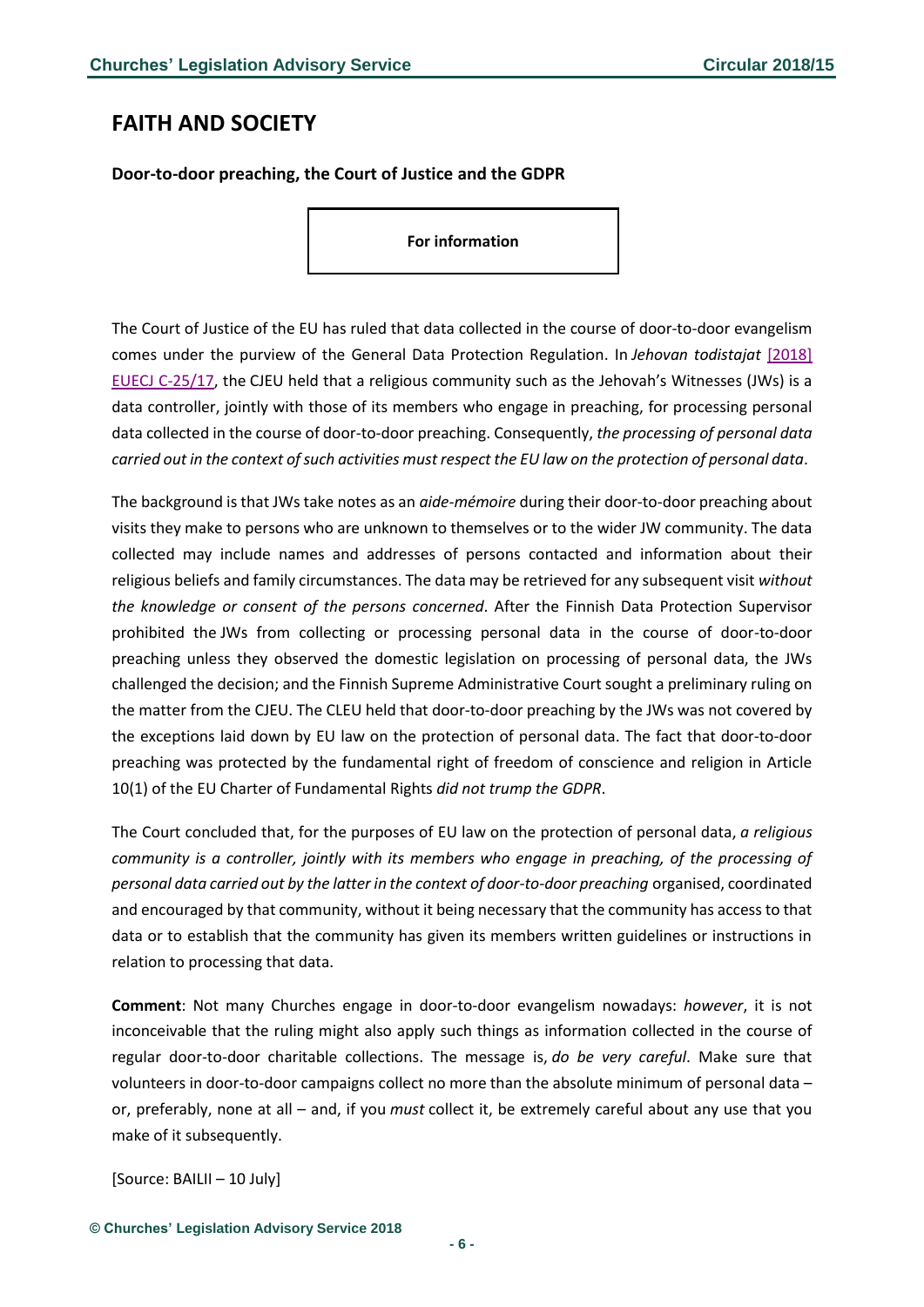<span id="page-6-0"></span>**Governance of C of E cathedrals**

**For information**

Following debate at the General Synod in York, the Church of England has issued a [press release](https://www.churchofengland.org/more/media-centre/news/church-england-approves-ideas-support-and-streamline-englands-cathedrals) on plans to streamline cathedral governance and management following the recommendations in the [report of the Cathedrals Working Group.](https://www.churchofengland.org/sites/default/files/2018-06/Cathedrals%20Working%20Group%20-%20Final%20Report_0.pdf) The report noted failings in governance and management within a small number of cathedrals which, though not widespread, highlighted vulnerabilities across the sector. The Group's recommendations include:

- retaining the Chapter as the governing body of a cathedral but changing its composition to provide for a majority of non-executive members, while establishing separate seniorexecutive teams to oversee day-to-day operations;
- a dialogue with the Government on establishing a significant cathedral fund *for the UK* evidently not just for England alone or for England and Wales; and
- amending the Charities Act 2011 to bring all cathedrals under the jurisdiction of the Charity Commission.

Consultation on the report took place earlier in 2018, with responses from members of cathedrals, the wider Church, Government and the Charity Commission. A Cathedrals Support Group will be established to aid the implementation of the recommendations.

[Source: CLAS Summary]

#### <span id="page-6-1"></span>**Modern slavery**

**For information**

The Second Church Estates Commissioner, Dame Caroline Spelman MP, answered an oral [question](https://hansard.parliament.uk/Commons/2018-07-12/debates/5398B116-C81E-49FB-9FA4-E4951B57BEE6/ModernDaySlavery) from Bob Blackman MP (*Con, Harrow East*) on progress in tackling modern slavery. She highlighted progress made by the "We See You" campaign, working in schools to raise children's awareness of modern slavery, alongside Just Enough UK – adding that its purpose, as much as anything, is to protect the children themselves from becoming victims. She also highlighted the work of the [Clewer Initiative](https://www.theclewerinitiative.org/) on modern slavery established by the Church of England.

[Source: Commons *Hansard* – 12 July]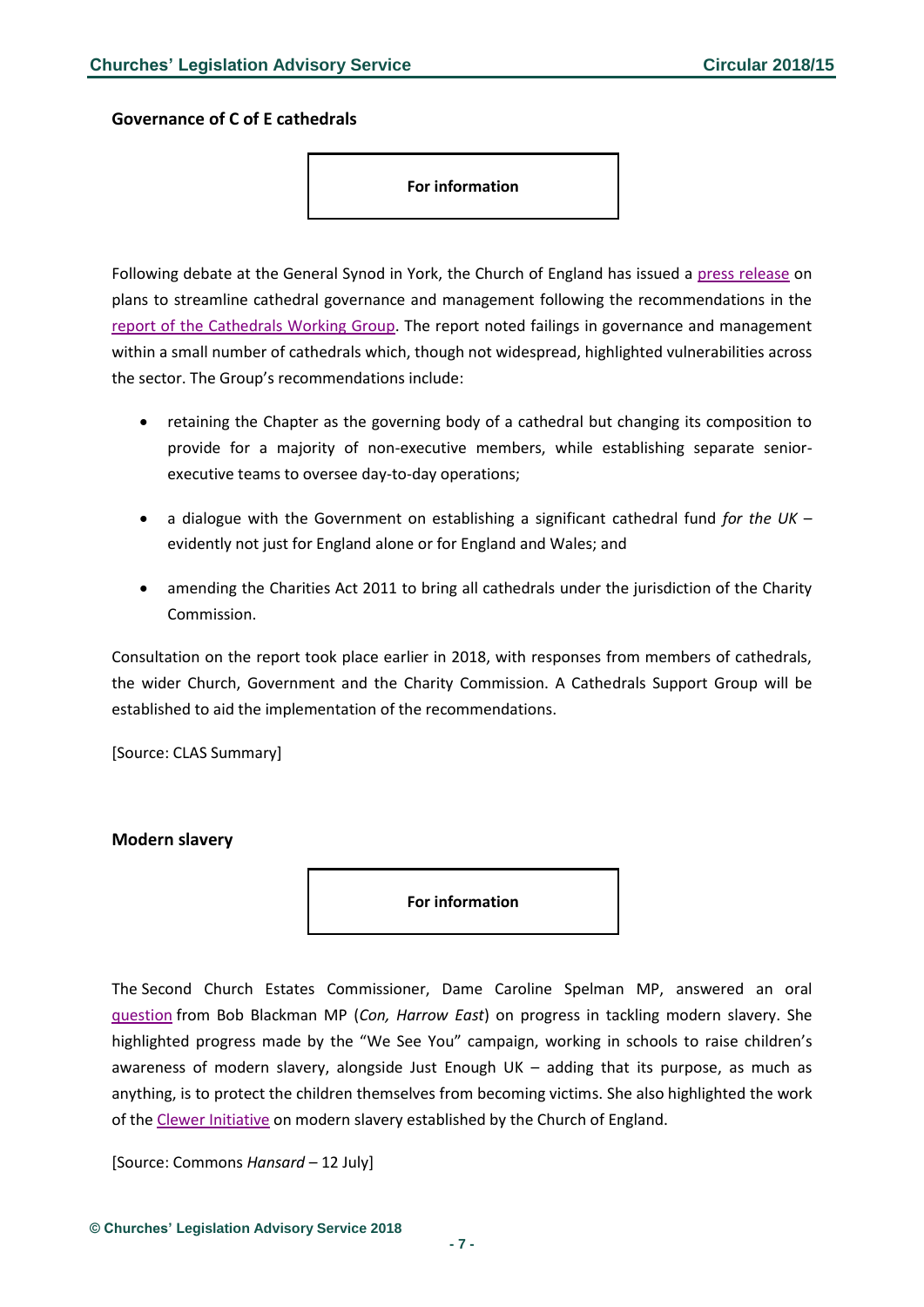# <span id="page-7-0"></span>**FUNDING**

<span id="page-7-1"></span>**Gift Aid donor benefit rules 2019**

**For information**

The [Draft Finance Bill](http://assets.publishing.service.gov.uk/government/uploads/system/uploads/attachment_data/file/723030/Draft_Finance_Bill.pdf) 2018-19 has been published: it includes a clause (16) putting in place the necessary legislation to make the changes to the Gift Aid donor benefits rules resulting from the protracted consultation process that has taken place over the last few years. From 6 April 2019, the number of thresholds to be applied under the rules will be reduced from three to two. The new thresholds will be set at 25 per cent for donations up to £100, with an additional 5 per cent for the amount of a donation above £100, up to a maximum donation of £2,500. Under the new rules, donors will be no worse off in terms of the value of benefits that charities can offer them. For every eligible donation the new thresholds are at least as generous as the current limit.

It is difficult to conceive of any circumstances in which the activities of a Church *as such* would engage the donor benefit rules. However, it is perfectly possible that a faith-based charity with regular donors might do so.

[Source: HM Treasury – 6 July]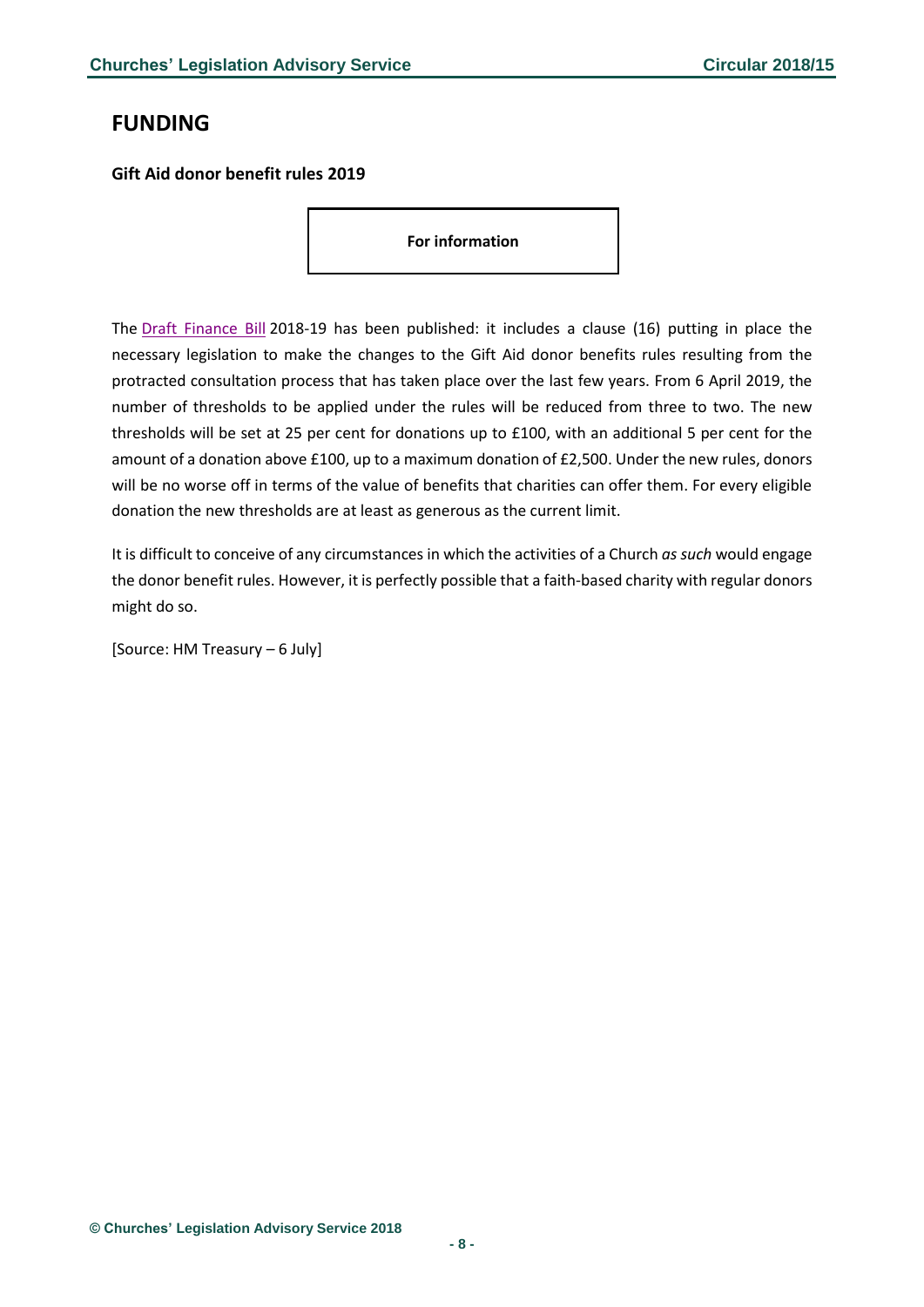### <span id="page-8-0"></span>**PROPERTY & PLANNING**

#### <span id="page-8-1"></span>**MHCLG and the future of the high street**

**For information**

The Ministry for Housing, Communities and Local Government (MHCLG) has [announced](https://www.gov.uk/government/news/expert-panel-appointed-to-advise-on-the-future-of-the-high-street) that a call for evidence will be published "in due course", asking organisations and individuals for their opinions on the future of high streets. The Government intends to use this call for evidence better to understand the changes that have taken place in recent years to the concept of the high street and to understand what people actually want from these community spaces. In advance of the call for evidence a panel – including representatives of the retail, property and design sectors and chaired by Sir John Timpson (of the shoe repair / key cutting / dry cleaning chain) – has been appointed to undertake the review, tasked with identifying the current challenges and suggesting options to ensure that town centres remain vibrant.

Church organisations that run their own charity shops, or which work with them on a regular basis, may be particularly interested in responding to this call for evidence when it is published. Although CLAS is unlikely to submit a corporate response, we will let you know once the panel's recommendations have been published and it is possible to respond.

Coincidentally (or perhaps not), the Institute for Fiscal Studies has issued a [press release](https://www.ifs.org.uk/publications/13132) of the text of an article by its Director, Paul Johnson, in which he argues that abolishing business rates is emphatically not the answer to the high street's problems. Though it may appear that the tax system gives online retailers a competitive advantage, he suggests that cutting or abolishing business rates for high street shops would probably not be as helpful as one might imagine and argues that, though cutting business rates might reduce a retailer's costs in the short run, in the longer term it will simply lead to higher rents. Nevertheless, his view is that the present system of business rates has many shortcomings and he would prefer a tax on the value of the land on which the business sits rather than the rental value of the property and a move towards taxing the owners of properties rather than their tenants.

His gloomy prediction is that, whatever happens, the growth of online retail will squeeze traditional high street retail:

"There might be very good social reasons for government intervening to mitigate that effect, especially in poorer and more vulnerable communities. The point is that cutting business rates will not achieve that end."

[Sources: IFS – 9 July: MHCLG - 16 July]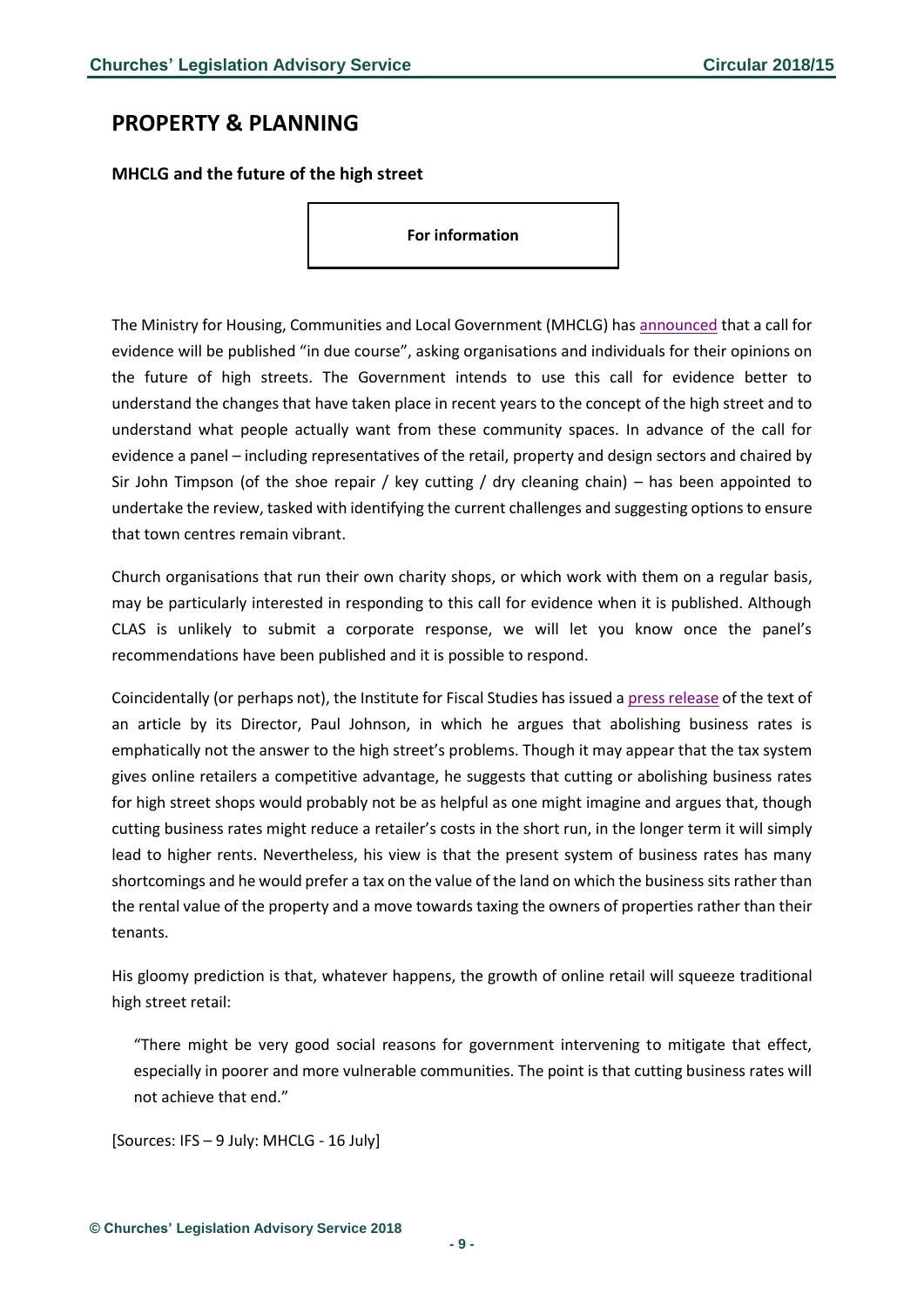# <span id="page-9-0"></span>**SAFEGUARDING**

### <span id="page-9-1"></span>**Charity Commission and Department for Education updates on safeguarding**

**For information and possibly for action**

The Charity Commission has [published an update](https://www.gov.uk/government/news/regulator-provides-update-on-work-of-its-interim-safeguarding-taskforce) on the work of the interim safeguarding task force that was set up in February to handle the increase in safeguarding incidents reported and undertake a review of historic safeguarding issues. Between February and May 2018, the Charity Commission received 1,152 reports of serious safeguarding incidents – compared to 1,210 during 2016-17 and 1,580 during 2017-18 – which included both reports of harm caused by a charity and reports of risk of harm where an internal audit had found that safeguarding procedures had not been followed.

In addition to dealing with new cases, the taskforce has been undertaking a review of its records of serious incident reports and assessing whether charities followed up their reports with appropriate action. Of the 5,238 cases reviewed, 3,000 were found to be allegations of potentially criminal behaviour, all of which were reported to the authorities at the time. The Commission has said that it will publish a full report outlining key findings and lessons for charities when taskforce finishes its work.

Hard on the heels of the Commission's update, the Department for Education issued *[Working](https://assets.publishing.service.gov.uk/government/uploads/system/uploads/attachment_data/file/722305/Working_Together_to_Safeguard_Children_-_Guide.pdf)  [Together to Safeguard Children: A guide to inter-agency working to safeguard and promote the](https://assets.publishing.service.gov.uk/government/uploads/system/uploads/attachment_data/file/722305/Working_Together_to_Safeguard_Children_-_Guide.pdf)  [welfare of children](https://assets.publishing.service.gov.uk/government/uploads/system/uploads/attachment_data/file/722305/Working_Together_to_Safeguard_Children_-_Guide.pdf)*: it updates and replaces *Working Together to Safeguard Children* (2015).

*Members should take particular note of paragraphs 57 to 62* – Voluntary, charity, social enterprise, faith-based organisations and private sectors – which emphasise that voluntary organisations should have appropriate arrangements in place to safeguard and protect children from harm and that charity trustees are responsible for ensuring that those benefiting from, or working with, their charity, are not harmed in any way through contact with it. Moreover, all practitioners working in organisations and agencies who are working with children and their families are subject to the same safeguarding responsibilities, *whether paid or volunteers*. There is a very helpful analysis of the changes from the earlier DfE guidance on Farrer & Co's website, [here.](https://www.farrer.co.uk/Documents/Working%20Together%20to%20Safeguard%20Children%20-%20Final.pdf)

[Sources: Charity Commission – 3 July: DfE – 4 July: Farrer & Co – 12 July]